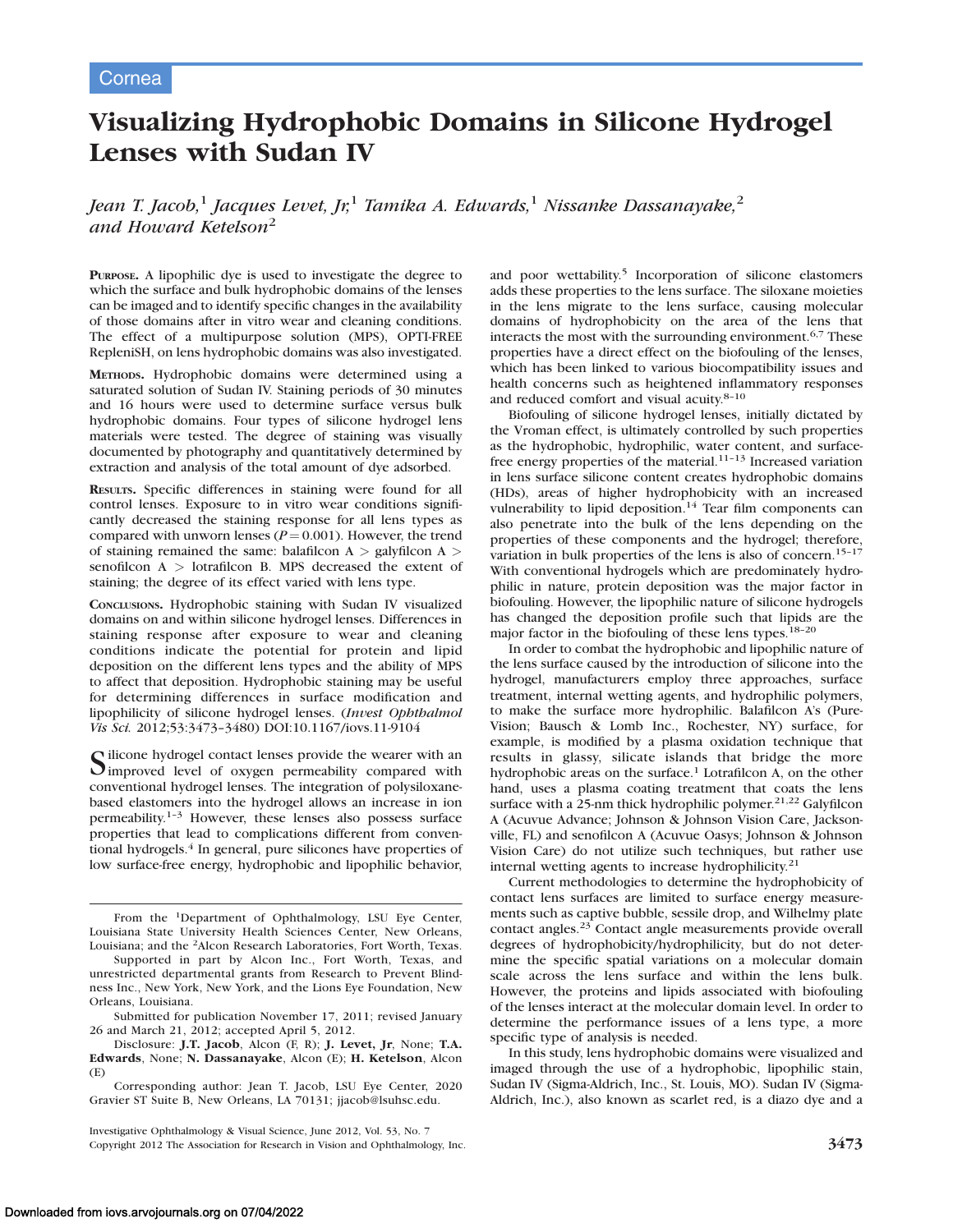TABLE 1. Properties of Lens Types Used in the Study

|                         | $\frac{0}{0}$ |                 | Dk                            |           |                                    | Contact        |  |
|-------------------------|---------------|-----------------|-------------------------------|-----------|------------------------------------|----------------|--|
|                         | Water         | <b>Material</b> | <b>Surface Treatment</b>      | (barrers) | <b>Principal Monomers</b>          | Angle          |  |
| <b>Acuvue Advance*</b>  | 47            | Galvfilcon A    | None (internal wetting agent) | -60       | MPDMS, DMA, HEMA, EGDMA, PVP       | $65.6 \pm 6.4$ |  |
| <b>Acuvue Oasys*</b>    | 38            | Senofilcon A    | None (internal wetting agent) | 103       | MPDMS, DMA, HEMA                   | $78.7 \pm 9.5$ |  |
| PureVision <sup>+</sup> | 36            | Balafilcon A    | Plasma oxidation              | 91        | TEGDMA, PVP, NVP, TPVC, NCVE, PBVC | $93.6 \pm 2.9$ |  |
| O20ptix                 | 33            | Lotrafilcon B   | Plasma coating                | 110       | DMA, TRIS, siloxane monomer        | $44.4 \pm 6.4$ |  |
| Acuvue $2^*$            | 58            | Etafilcon A     | None                          | 19        | HEMA, MAA, EGDMA                   | $18 \pm 4.2$   |  |
| <b>Biomedics 38</b>     | 38            | Polymacon       | None                          | 8.4       | HEMA, EGDMA                        | $24 \pm 5.1$   |  |
| <b>Biomedics XC</b>     | 60            | Omafilcon A     | Surface active side chain     | 44        | HEMA, MA PC, TEGMA                 | $13 \pm 3.8$   |  |

\* Johnson & Johnson Vision Care, Jacksonville, FL.

† Bausch & Lomb Inc., Rochester, NY.

‡ Ciba Vision, Inc., Duluth, GA.

§ CooperVision, Inc., Fairport, NY.

 $\parallel$  Per manufacturer's data and (23).

lysochrome.24,25 Sudan IV (Sigma-Aldrich, Inc.) staining allows visualization of potential biofouling areas and areas of lipid deposition.<sup>26</sup> Through this visualization, this study investigated the ability of hydrophobic domain staining to differentiate between lens types in terms of both surface treatments and bulk properties. The effect of both in vitro wear and cleaning conditions on the lens hydrophobic domain staining response was also determined.

#### **METHODS**

A saturated solution of Sudan IV (Sigma-Aldrich, Inc.) in silicone oil was created.26 For this, 2.0 g of Sudan IV (Sigma-Aldrich, Inc.) powder was mixed in 96.3 g of silicone oil (Sigma-Aldrich, Inc.) with a magnetic stirrer for 30 minutes. The solution then was centrifuged for 20 minutes at 13,500 rpm. Afterwards, 69.45 g of supernatant was removed and brought up to 150 mL by adding silicone oil. A standard curve was performed on each dye preparation.

Four silicone hydrogel lens types, with properties listed in Table 1, were used throughout this study: Galyfilcon A (Johnson & Johnson Vision Care), senofilcon A (Johnson & Johnson Vision Care), lotrafilcon B (O2Optix; Ciba Vision, Inc., Duluth, GA), and balafilcon A (Bausch & Lomb Inc.). Additionally, three conventional hydrogel lenses were used as controls to measure the effectiveness of Sudan IV (Sigma-Aldrich, Inc.) to stain hydrophobic versus hydrophilic domains specifically: Etafilcon A (Acuvue 2, Johnson & Johnson Vision Care), polymacon (Biomedics 38; CooperVision, Inc., Fairport, NY), and omafilcon A (Biomedics XC; CooperVision, Inc.). Their properties are also listed in Table 1. All lenses were  $-2.00$  diopters in power and of the same base curve. Before use, all lenses were individually soaked in clean, labeled contact lens cases containing 5 mL of saline (Unisol 4; Alcon Research Laboratories, Inc., Fort Worth, TX) for 24 hours at room temperature. All lenses were tested in replicates of six.

Silicone hydrogel lenses were stained with Sudan IV (Sigma-Aldrich, Inc.) dye after exposure to one of five conditions—three control and two experimental: saline control, artificial tear fluid (ATF) control, MPS control, MPS before ATF, and MPS after ATF. Conventional hydrogel lenses were stained with Sudan IV (Sigma-Aldrich, Inc.) dye after exposure to only saline control conditions. The saline control group lenses were exposed to Sudan IV (Sigma-Aldrich, Inc.) directly after removal from their saline-soak contact lens cases. The ATF control group lenses were placed in ATF for 12 hours as described below after the saline soak. The MPS control group lenses were placed individually in contact lenses case wells with 5 mL of MPS overnight (12 hours) at room temperature after 24 hours in saline prior to dye exposure and analysis. The two experimental groups of lenses were tested as described in Figure 1.

The MPS used in this study's experiments was OPTI-FREE RepleniSH (Alcon Research Laboratories), a commercially available

MPS. It was used as suggested by the manufacturer. No rubbing of the lenses with MPS was performed.

ATF was used to simulate the tear film in the eye during these in vitro studies. The components of the ATF are shown in Table 2. The dry lipid layer components of the ATF were prepared in appropriate ratios and stored in the freezer until use. Individual lipid layer mixtures were solubilized in 200 µL of chloroform just prior to use. The aqueous buffer was made using the concentrations shown in deionized (DI) water. The proteins were then added to the buffer solution.

ATF lens exposure simulated wear conditions using a published technique.27 Individual lenses were added concave-side down on a bed of 32 silanized 2-mm glass beads in a silanized 16-mL scintillation vial containing 1 mL of ATF solution. The ATF lipid layer was added to the top of the ATF solution by pipetting on the 200-µL chloroform/layer mixture. Care was taken to ensure that the lens within the ATF solution was not directly exposed to the chloroform/lipid mixture. The chloroform of the chloroform/lipid mixture was allowed to evaporate for 5 minutes. The lens vials were then capped and placed in a  $34^{\circ}$ C rocking water bath for 12 hours. The rocking of the vials allowed the ATF solution within to break over the anterior surface of the lens, creating an air/tear film/lens interface, simulating day wear conditions. At the end of the in vitro wear period, lenses were stained for hydrophobic domain analysis as described below.

For staining purposes, each lens was lightly rinsed with saline, blotted against a fiberglass tissue (KIMWIPE; Kimberly Clark, Roswell, GA), and placed into a standard lens case well containing 5 mL of Sudan IV (Sigma-Aldrich, Inc.) dye solution for either 30 minutes or 16 hours at room temperature, depending upon the type of staining required, surface or bulk. Preliminary studies were performed to determine the appropriate dye exposure times which would provide only surface staining and bulk staining. Various exposure times ranging between 5 minutes to 24 hours were tested (data not presented). Consistent reproducible results for surface staining were not found





**Staining and Analysis** 

FIGURE 1. Schematic of experiments investigating the effects of MPS on lens Sudan IV dye binding and biofouling.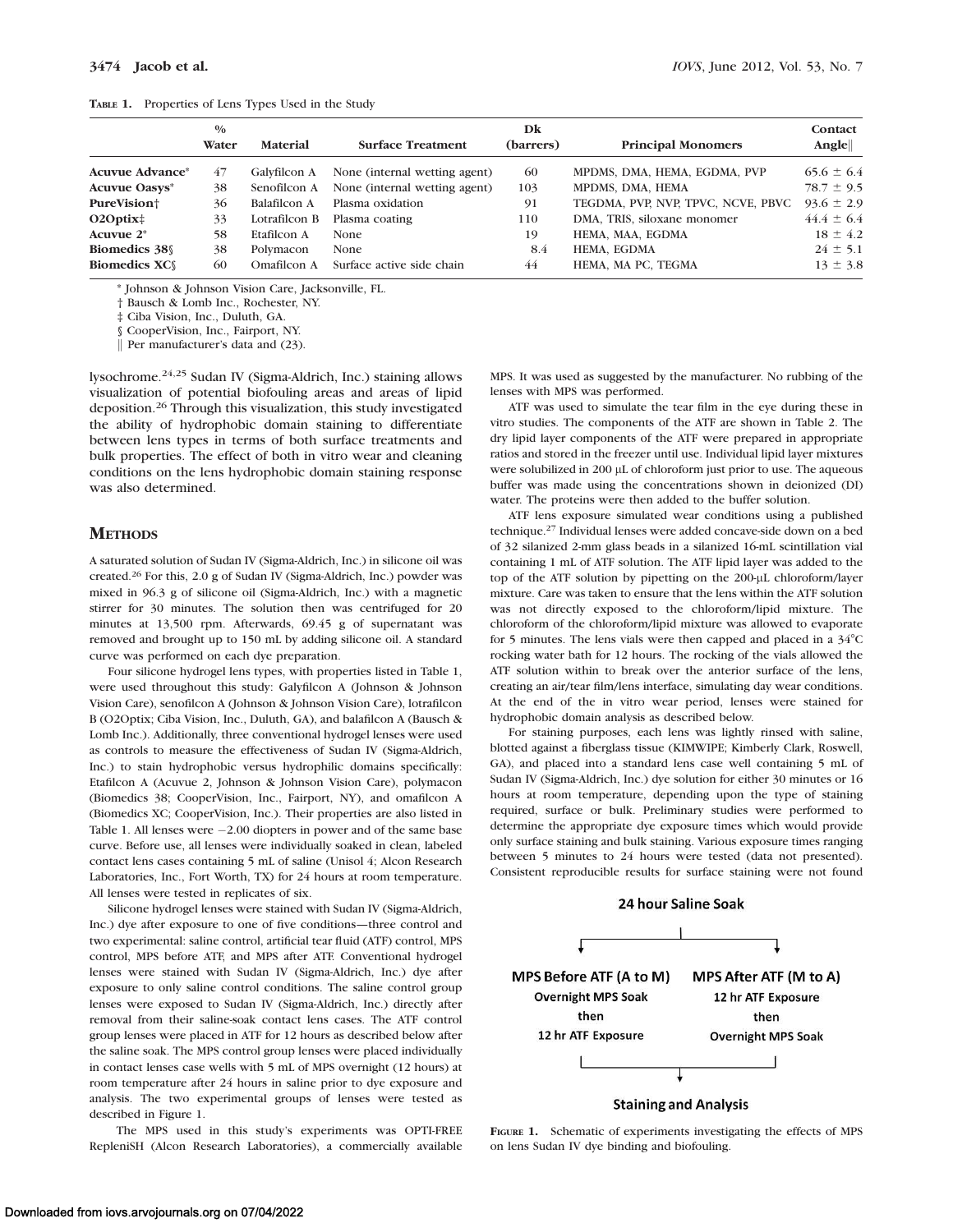| TABLE 2. |  |  |  | Artificial Tear Fluid Components |
|----------|--|--|--|----------------------------------|
|----------|--|--|--|----------------------------------|

| Component                         | Concentration<br>(mg/mL) | <b>Manufacturer</b>      |
|-----------------------------------|--------------------------|--------------------------|
| Aqueous buffer                    |                          |                          |
| NaCl (crystal)                    | 6.626                    | <b>Fisher Scientific</b> |
| <b>MOPS</b>                       | 4 1 8                    | Sigma-Aldrich, Inc.      |
| KCl (crystal)                     | 1.716                    | J.T. Baker               |
| Na bicarbonate (powder)           | 1.376                    | Mallinckrodt             |
| Lactic acid (dens. 1.2)           | 0.24                     | Sigma-Aldrich, Inc.      |
| CaCl, dihydrate                   | 0.147                    | Sigma-Aldrich, Inc.      |
| NaH <sub>2</sub> PO <sub>4</sub>  | 0.1                      | Sigma-Aldrich, Inc.      |
| Proteins in solution              |                          |                          |
| Lysozyme                          | 1.9                      | Sigma-Aldrich, Inc.      |
| Lactoferrin (20%)                 | 0.36                     | Sigma-Aldrich, Inc.      |
| $\alpha$ -Acid glycoprotein (50%) | 0.25                     | Sigma-Aldrich, Inc.      |
| Albumin                           | 0.2                      | Sigma-Aldrich, Inc.      |
| Mucin                             | 0.15                     | Sigma-Aldrich, Inc.      |
| $\gamma$ -Globulins               | 0.1                      | Sigma-Aldrich, Inc.      |
| <b>IgG</b>                        | 0.0067                   | Sigma-Aldrich, Inc.      |
| Lipid layer                       |                          |                          |
| Cholesterol                       | 0.068                    | Sigma-Aldrich, Inc.      |
| Cholesterol stearate              | 0.024                    | Sigma-Aldrich, Inc.      |
| Sphingomyelin                     | 0.004                    | Sigma-Aldrich, Inc.      |
| Galactocerebrosides               | 0.004                    | Sigma-Aldrich, Inc.      |
| Phosphatidylcholine               | 0.004                    | Sigma-Aldrich, Inc.      |
| Chloroform                        | $50 \mu L/mL$            | <b>EM</b> Science        |

until after 30 minutes of dye exposure. Likewise, consistent results for bulk staining were not found until after 16 hours of dye exposure. After dye exposure, lenses were rinsed twice in sequential saline-filled scintillation vials and then placed in a clean lens case with only enough saline to wet the lens until staining was imaged and quantified.

The distribution of staining on the lens was documented by photography through a microscope. Specifically, the stained lens was placed on a clear lens holder with the same curvature as the lenses and then photographed using a digital camera (Nikon COOLPIX 950; Nikon, Melville, NY) mounted onto the lens of a dissecting light microscope (Bausch & Lomb, Rochester, NY) under low ambient light conditions.

The degree of staining was quantified by dye extraction and analysis. Dye extraction was performed by placing each lens into a scintillation vial with 1 mL of dimethyl sulfoxide. The vials were placed in an ultrasonic water bath for 45 minutes at room temperature. The lens was removed from the extracted fluid, and the fluid was analyzed with a UV spectrophotometer at 522 nm. In the initial trials, nondyeexposed control lenses and the extracted lenses were also measured at 522 nm to confirm that all of the dye was removed from the lenses with this procedure.

Statistical analysis of all the numerical data was performed using an analysis of variance (ANOVA) method and statistical and data analysis software (Statistical Analysis Systems; SAS Institute Inc., Cary, NC).<sup>28</sup>

#### **RESULTS**

# Visualization of Control Staining of Hydrophobic Domains

Image analysis of the saline control silicone hydrogel lenses exposed to the Sudan IV (Sigma-Aldrich, Inc.) solution consistently showed specific degrees and reproducible patterns of staining amongst lens types while the staining of the conventional hydrogel lenses was not visually distinguishable. Visually, the extent of 30-minute surface staining for the silicone hydrogel lenses followed the overall trend of balafilcon  $A >$  galyfilcon  $A >$  lotrafilcon  $B >$  senofilcon A (Fig. 2). In contrast, images of the 16-hour stained lenses showed more extensive, widespread staining throughout the lens (Fig. 3). The extent of staining visualized in the 16-hour images followed a trend similar to those with a 30-minute Sudan IV (Sigma-Aldrich, Inc.) soak with balafilcon  $A >$  galyfilcon  $A >$ both senofilcon A and lotrafilcon B, which had similar amounts of visible staining. However, the differences between the images of the lens types were not as apparent as seen with surface staining. In general, the periphery stained more deeply than the center for all lens types.

## Quantification of Control Staining of Hydrophobic Domains

Quantification of the amount of Sudan IV (Sigma-Aldrich, Inc.) for the 30-minute and 16-hour stained saline control lenses showed significantly less dye in the conventional lenses than the silicone hydrogel lenses, confirming the specificity of the dye for the HDs (Fig. 4). The amount of staining found for each 30-minute stained silicone hydrogel lens type followed the same general trend as seen with the visual analysis of the lens images ( $P < 0.0001$  between all). For the 16-hour bulk staining, the only statistically significant difference in response between the silicone hydrogel lenses was for the lotrafilcon B lenses.

# Staining Response after ATF Exposure (In Vitro Wear Conditions)

Images taken of the lenses exposed to ATF (in vitro wear conditions) all visually and quantitatively showed a decrease in degree of staining compared with the saline controls, except for the surface staining of senofilcon A lenses, implying that the deposition of ATF components onto the lens surfaces blocked the surface HDs (images not shown). Significant decreases in absorbance values were seen for all lens types compared with the respective saline control lenses ( $P < 0.01$ ) except for senofilcon A lenses, which had an increased absorbance value  $(P < 0.0001)$ . Similarly, ATF exposed lenses with a 16-hour Sudan IV (Sigma-Aldrich, Inc.) soak showed significant decreases in absorbance data for all lens types compared with the respective saline control lenses ( $P < 0.001$ ), except for balafilcon A, which did not show a significant change.

#### Staining Response after MPS Exposure

Imaging of MPS control lenses also showed a visually noticeable decrease in staining as compared with saline control lenses, suggesting that components of the MPS strongly associate with the HDs on the lens surface, blocking the dye's ability to bind to them (data not shown). Surface staining of the MPS control lenses resulted in decreased staining for all lens types ( $P < 0.001$ ) except for senofilcon A, which had no significant change from saline control values. The bulk staining significantly decreased for all lens types ( $P < 0.001$ , Fig. 5).

Statistically significantly lower staining was found for the surfaces of the MPS control lenses compared with ATF control lenses in both balafilcon A ( $P = 0.01$ ) and senofilcon A ( $P <$ 0.001), indicating that the MPS components associated more strongly with those lenses than the ATF components (Fig. 5). A decrease in staining was found across all lens types for the bulk of MPS control lenses compared with ATF control lenses.

## Experimental Trial 1: MPS before ATF Exposure (M to A)

Overall, for both staining periods, analyses of surface stained lenses treated with MPS prior to ATF exposure (simulated wear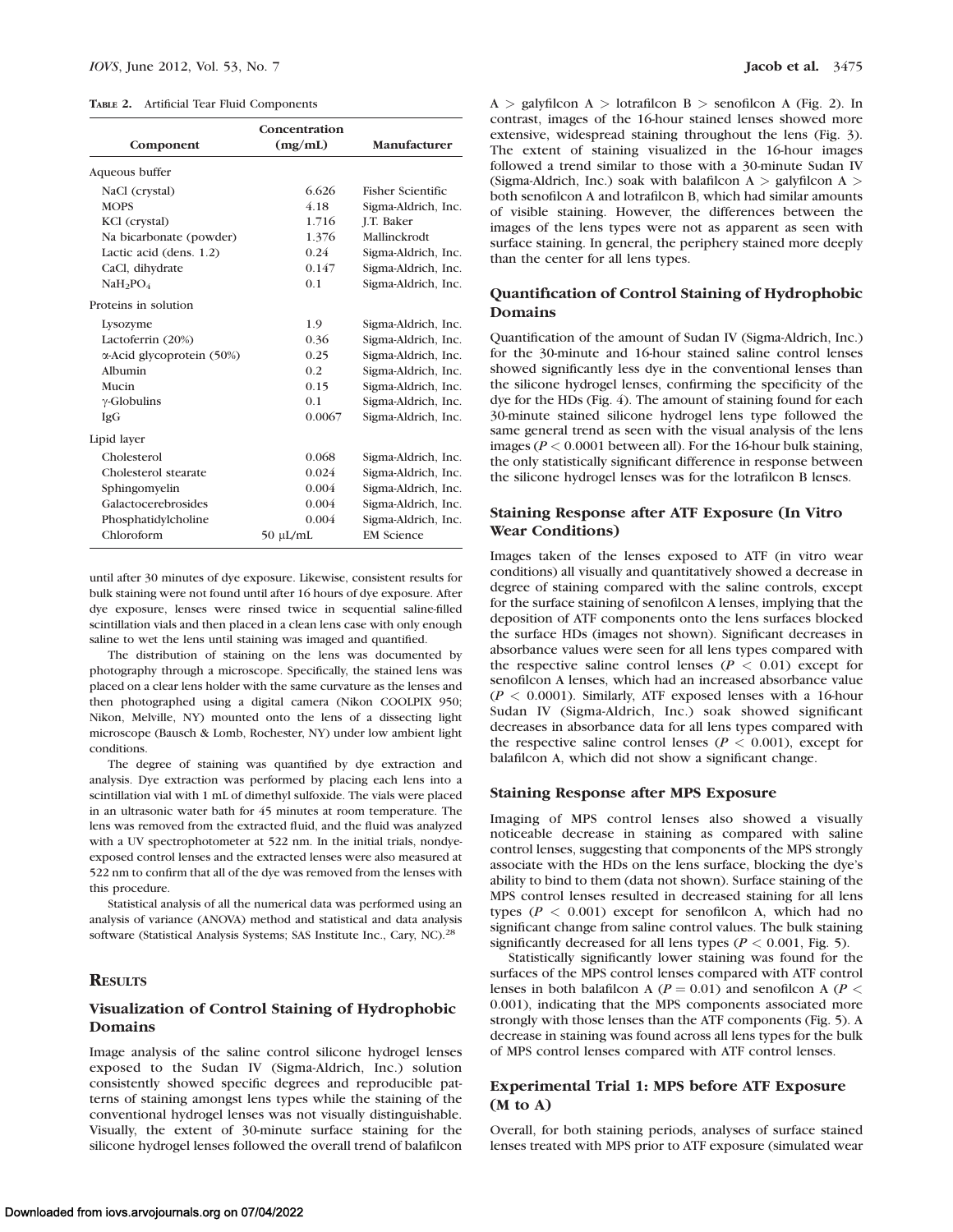

FIGURE 2. Saline control silicone hydrogel lens images for 30-minute Sudan IV soaks of: (A) Balafilcon A. (B) Galyfilcon A. (C) Senofilcon A. (D) Lotrafilcon B.

conditions) resulted in similar findings as the lenses exposed to ATF alone (Fig. 5). This suggests that when exposed to competitive ATF components, the ATF has more affinity to the HDs than MPS. Balafilcon A had the greatest degree of surface staining of any lens type ( $P \leq 0.01$ ) and also, along with senofilcon A, had the greatest amount of bulk staining ( $P \leq$ 0.05).

# Experimental Trial 2: MPS after ATF Exposure (A to M)

MPS-after-ATF exposure significantly decreased staining on the lens surface, 30-minute staining period, compared with the ATF controls for balafilcon A and senofilcon A ( $P < 0.001$ ), indicating that the MPS components had an effect on the lens surface components and HDs available (Fig. 5). However, the

decrease in surface staining response for galyfilcon A was not statistically significant and an increase was seen for lotrafilcon B. For bulk staining, a significant decrease was seen for all lens types ( $P < 0.001$ ). MPS has a reversible mechanism. Overall, balafilcon A showed the most significant results and greatest percent change after the MPS was allowed to affect the lens surface.

### **DISCUSSION**

The use of Sudan IV (Sigma-Aldrich, Inc.) dye demonstrated significant differential staining between the saline control lens materials (hydrogels). Since the dye migrates to the hydrophobic areas of the lens, the degree of staining reflects the varying amount of HDs available for binding and thus varying potential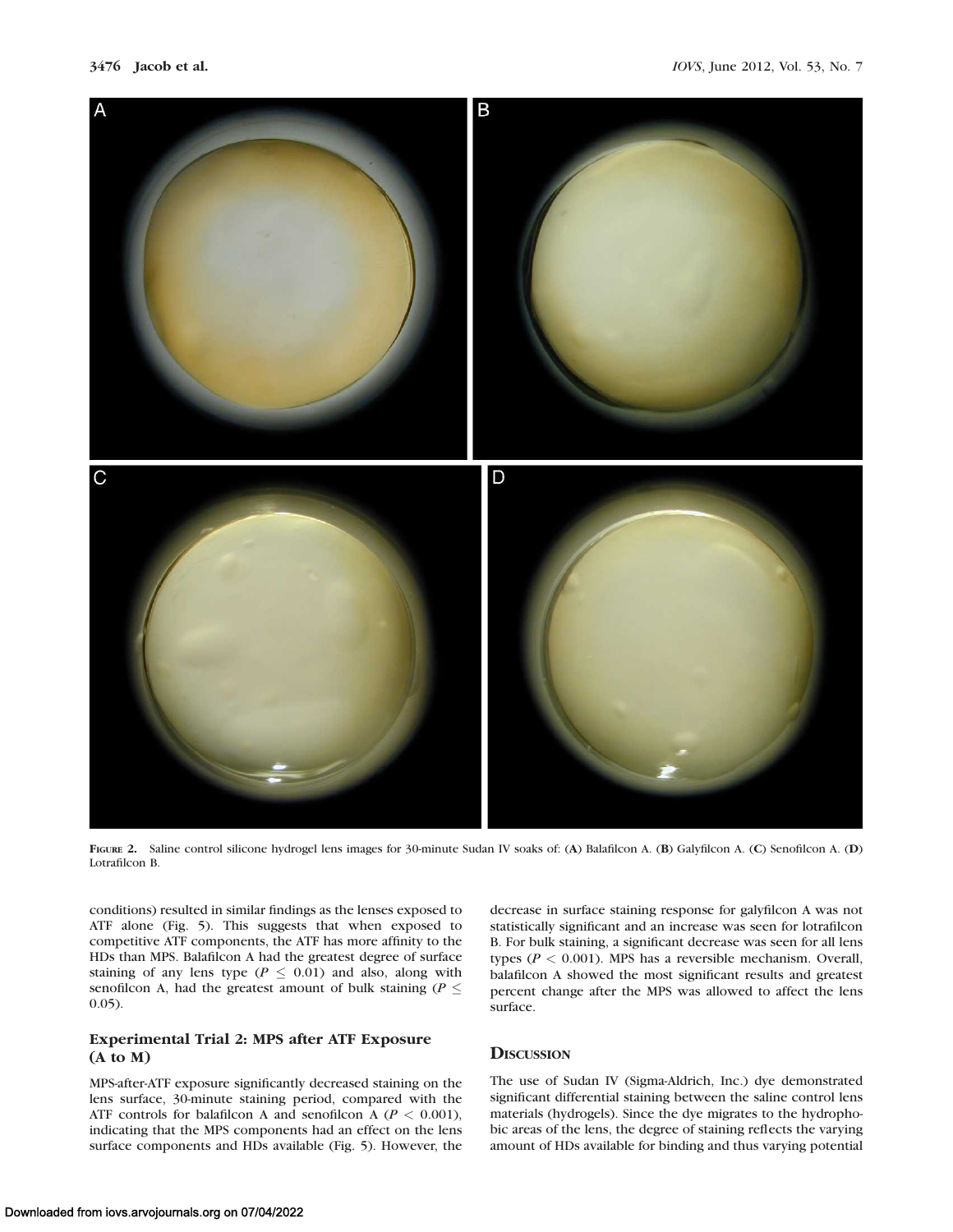

FIGURE 3. Saline control silicone hydrogel lens images for 16-hour Sudan IV soaks. (A) Balafilcon A. (B) Galyfilcon A. (C) Senofilcon A. (D) Lotrafilcon B.

degrees for natural lipid biofouling. Additionally, by varying the length of dye exposure, study authors were able to distinguish between the surface and bulk HD characteristics of each tested lens type. With the 30-minute Sudan IV (Sigma-Aldrich, Inc.) soak, the dye only penetrated the surface of the lenses and gave distinctly different stain patterns on the varying lens types. However, the overall trend was for the peripheral regions of the lens to stain more deeply than the central regions, implying that the dye staining was independent of lens thickness. If the staining was dependent on the thickness and, therefore, diffusion dependent, the central portions of the minus power lenses would have stained more deeply than their outer peripheral rims. The general trend of HD domain exposed on the surface of the saline controls was shown to be balafilcon  $A >$  galyfilcon  $A >$  lotrafilcon  $A >$  senofilcon A.

This trend suggests that senofilcon A would have the lowest amount of potential hydrophobically driven biofouling.

When exposed to in vitro wear conditions, the ATF provides proteins and lipids that deposit on the lens, decreasing areas on the lens for possible staining. In general, all lens types had a decrease of over 15% or more in the amount of HDs available for staining after ATF exposure when compared with control lenses. Interestingly, the surface staining of senofilcon A increased after ATF exposure, indicating an increase in surface hydrophobicity. The 30 minute stained senofilcon A control lenses showed very little surface staining, suggesting very few HDs available for dye binding. However, once ATF components deposit on the surface, the components themselves can have exposed HDs to which the dye binds.<sup>29</sup> In general, contribution of the adsorbed components to the HD structure is negligible when compared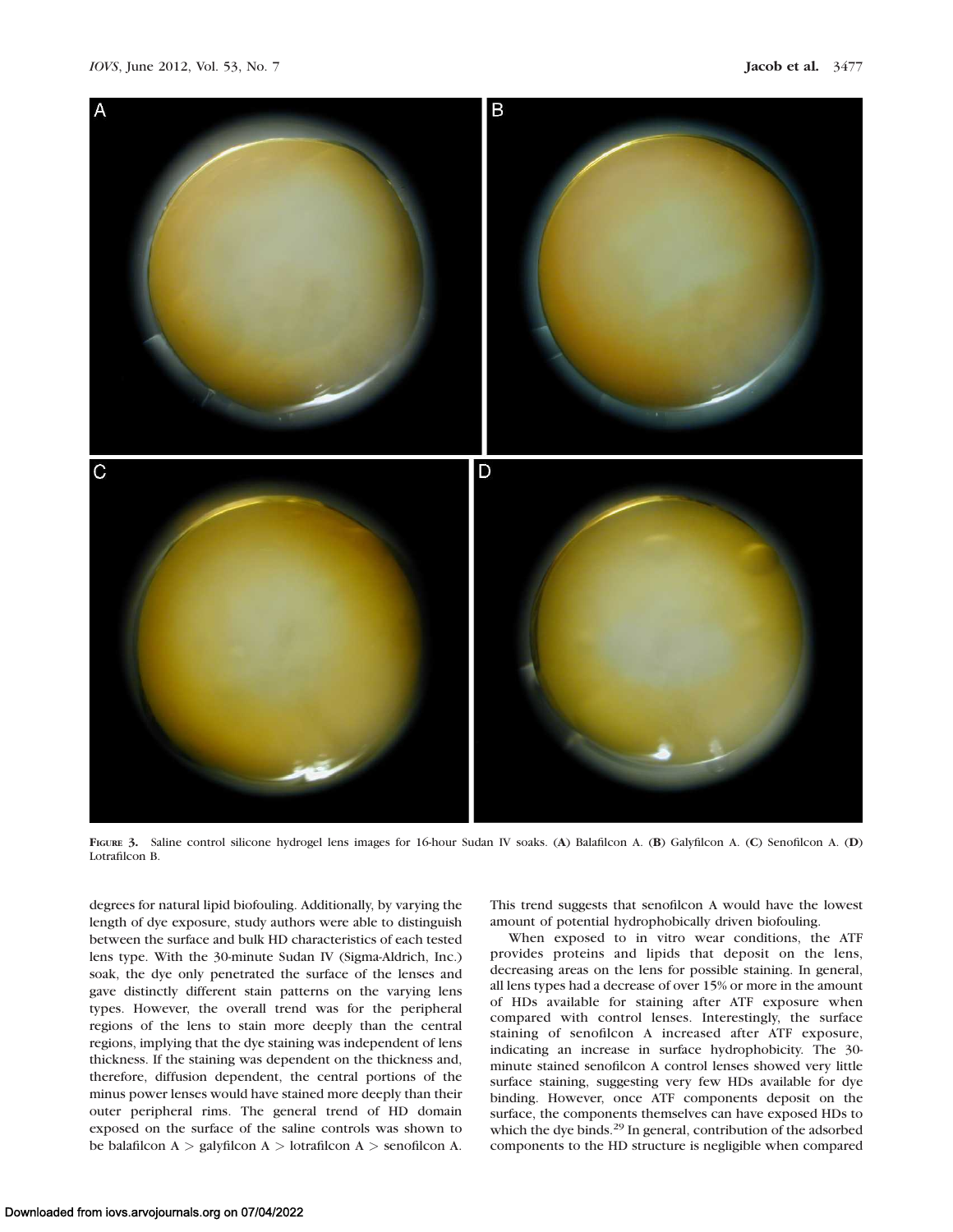

FIGURE 4. The mean Sudan IV dye binding response in conventional and silicone hydrogels for saline control lenses. All silicone hydrogel lenses had statistically more (at least three times or more) staining than conventional lenses in both the surface and bulk ( $P = 0.0001$ ). The difference in amount of surface staining found for each silicone hydrogel lens type was Balafilcon A > Galyfilcon A > Lotrafilcon B > Senofilcon A, (P < 0.0001 between all). For the bulk staining, the Lotrafilcon B lens response was significantly lower than both Balafilcon A ( $P = 0.0104$ ) and Galyfilcon A ( $P = 0.0104$ ) 0.005).

with the lens surface; but when the lens surface has very low HDs to begin, with the adsorbed components can play a significant role. Therefore, for most lenses including the lenses tested in this study, the least amount of staining results from the most biofouling—except in unusual cases such as for the senofilcon A lenses.

MPSs are used to disinfect lenses and remove lens deposits that are adsorbed from the tear film. Additionally, some solutions contain polymers that specifically associate with the hydrophobic or hydrophilic areas of the surface as a preventative measure and barrier to biofouling and to increase lens comfort. MPSs can vary in their efficiency with differences in their composition, manufacturer, and cleaning and storage times.22,30 While the staining results for the MPS control lenses were similar to those found after exposure to ATF, the rationale for the results is very different. In this instance, MPS components associate with the lens HDs in an attempt to block biofouling, thus also decreasing the binding sites for staining. The variance in the quantification results represents the effectiveness of the MPS in blocking the HDs from biofouling for each lens type. The lower the absorbance value, the more effective the barrier the MPS provided. Therefore, in this part of the study, a lower degree of staining is more appealing. For all lens types, a decrease in staining of the MPS controls compared with the saline controls demonstrates that it was effective on all lenses in blocking hydrophobic domains. Lotrafilcon B resulted in the least staining and thus has the greatest MPS association with this lens; however, the MPS caused the most significant change in the balafilcon A lenses, the lens type with the greatest biofouling potential.

Since quantification of staining was able to successfully demonstrate the effects of ATF and MPS individually on the HDs of the lenses, the ability of the MPS to remove and/or prevent ATF biofouling was investigated. The MPS-before-ATF trials investigated the MPS's effectiveness in blocking ATF component deposition. Likewise, the MPS-after-ATF trials investigated the MPS's capacity to remove ATF components already deposited on the lens. Differences in the MPS's effectiveness across lens types were found for both trials. In general, the MPS-before-ATF trials showed similar amounts of staining as the ATF control lenses. This suggests that the MPS was not effective in changing the nature of the lens surface and the attraction of the ATF components to the surface was stronger than the MPS's barrier effect to block them.

On the other hand, the trials investigating the cleaning qualities of the MPS did show significant effectiveness. The MPS-after-ATF trials showed significantly decreased staining for most lenses compared with the ATF control lenses both at the surface and in the bulk. Since it is most likely the ATF control lenses' staining represents HDs that have not been blocked by deposited components, the decrease seen in the MPS-after-ATF trials may indicate the MPS's effectiveness in blocking these domains from further biofouling and/or cleaning of the deposited material. The lotrafilcon B's greater amount of surface staining in the MPS-after-ATF trials than the ATF control lenses could be explained by the MPS having a better cleaning ability and a less saturated barrier blocking of the HDs.

An in vitro model was successfully developed that allows for differentiation of lenses based on the accessibility of the hydrophobic domains on the surface and within the lens. Hydrophobic staining with Sudan IV (Sigma-Aldrich, Inc.) reliably visualized domains on and within differing silicone hydrogel lenses. The pattern of staining was specific for each lens type. Differences in staining response after exposure to wear and cleaning conditions indicate the potential for increased lipid deposition on the different lens types and the ability of MPS to affect that deposition. This hydrophobic staining technique may be useful for determining differences in the surface modification techniques and lipophilicity of silicone hydrogel lens types. As both surface modification techniques and lipid deposition have been linked to contact lens comfort and biocompatibility, $31,32$  this staining technique may also be useful in determining the wearability of silicone hydrogel lenses.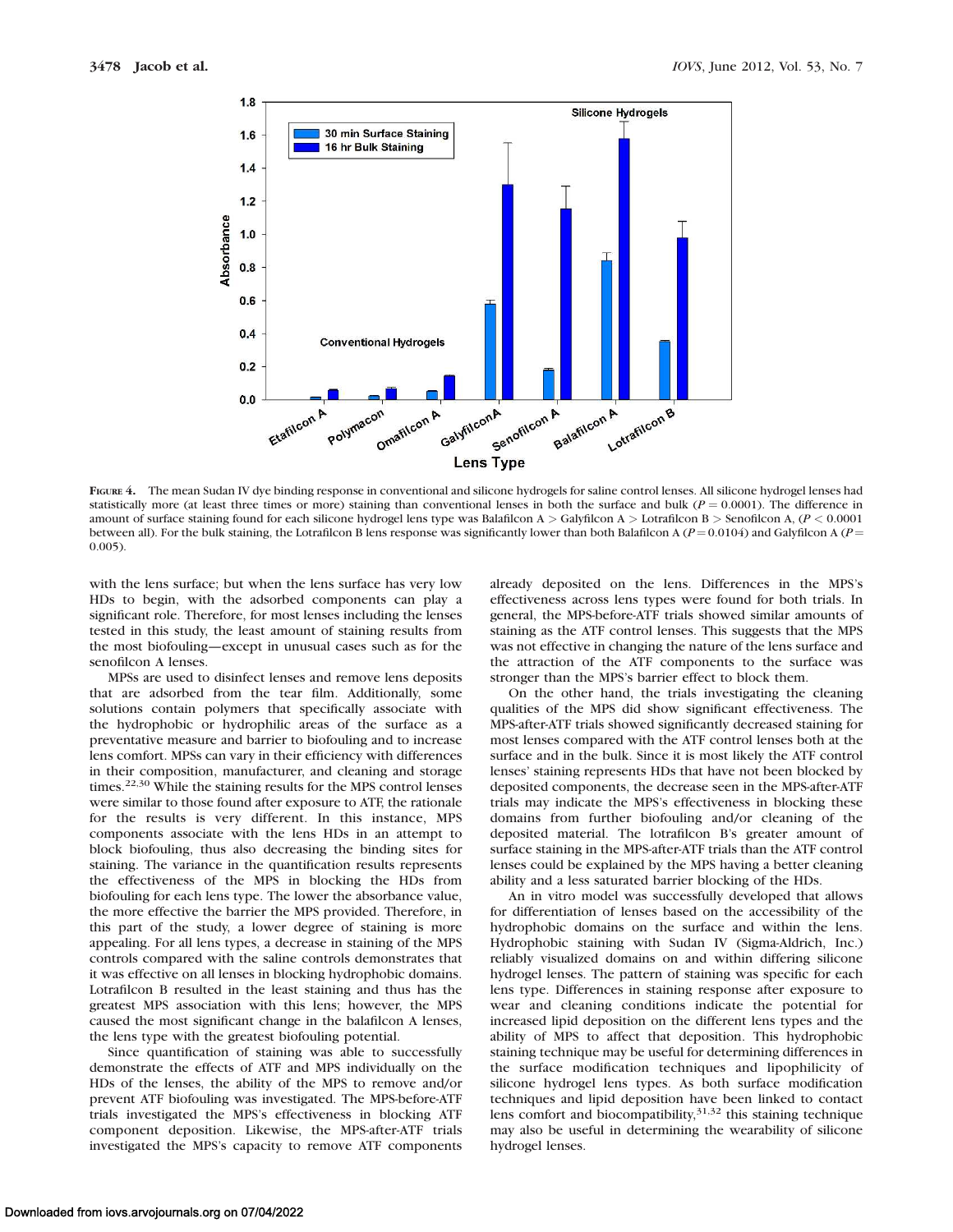

FIGURE 5. The mean Sudan IV dye binding response to the hydrophobic domains of silicone hydrogel lenses; 30-minute surface binding and 16hour bulk binding. Groups of lenses: Saline control lenses; ATF alone exposure; MPS alone exposure; M to A, MPS-before-ATF; A to M, MPS-after-ATF.

#### References

- 1. Lai Y. Surface wettability enhancement of silicone hydrogel lenses by processing with polar plastic molds. J Biomed Mat Res. 1997;35:349–356.
- 2. Nicolson P, Vogt J. Soft contact lens polymers: an evolution. Biomaterials. 2001;22:3273–3283.
- 3. Efron N, Morgan PB, Malodonado-Codina C, Brennan NA. Contact lenses: the search for superior oxygen permeability. In: Chirilia T, ed. Biomaterials and Regenerative Medicine in Ophthalmology. Boca Raton, FL: CRC Press LLC; 2010:280– 303.
- 4. Maldonado-Codina C, Efron N. Impact of manufacturing technology and material composition on the surface characteristics of hydrogel contact lenses. Clin Exp Optom. 2005;88: 396–404.
- 5. Tighe BJ. Contact lens materials. In: Philips AJ, Speedwell L, eds. Contact Lenses. 5th ed. Oxford, UK: Butterworth-Heinemann; 2007:59–78.
- 6. Tighe BJ. Extended wear contact lenses. In: Chirilia T, ed. Biomaterials and Regenerative Medicine in Ophthalmology. Boca Raton, FL: CRC Press LLC; 2010:304–336.
- 7. Maldonado-Codina C, Morgan PB, Efron N, Canry JC. Characterization of the surface of conventional hydrogel and silicone hydrogel contact lenses by time-of-flight secondary ion mass spectrometry. Optom Vis Sci. 2004;81:455–460.
- 8. Henriques M, Sousa C, Lira M, Elisabete M, Oliveira R, Azeredo J. Adhesion of Pseudomonas aeruginosa and Staphylococcus

epidermidis to silicone-hydrogel contact lenses. Optom Vis Sci. 2005;82:446–450.

- 9. Santos L, Rodrigues D, Lira M, et al. The influence of surface treatment on the hydrophobicity, protein adsorption and microbial colonisation of silicone hydrogel contact lenses. Cont Lens Anterior Eye. 2007;30:183–188.
- 10. Jones L, Mann A, Evans K, Franklin V, Tighe B. An in vivo comparison of the kinetics of protein and lipid deposition on group II and group IV frequent-replacement contact lenses. Optom Vis Sci. 2000;77:503–510.
- 11. Sariri R. Protein interaction with hydrogel contact lenses. J Appl Biomat Biomech. 2004;2:1–19.
- 12. Bruinsma GM, van der Mei HC, Busscher HJ. Bacterial adhesion to surface hydrophilic and hydrophobic contact lenses. Biomaterials. 2001;22:3217–3224.
- 13. Lord M, Stenzel M, Simmons A, Milthorpe B. The effect of charged groups on protein interactions with poly(hema) hydrogels. Biomaterials. 2006;27:567–575.
- 14. Weikart CM, Matsuzawa Y, Winterton L, Yasuda HK. Evaluation of plasma polymer-coated contact lenses by electrochemical impedance spectroscopy. J Biomed Mater Res. 2001;54:597– 607.
- 15. Garrett Q, Garrett RW, Milthorpe BK. Lysozyme sorption in hydrogel contact lenses. Invest Ophthalmol Vis Sci. 1999;40: 897–903.
- 16. Wilcox M, Pearce D, Tan M, Demirci G, Carney F. Contact lenses and tear film interactions. Adv Exp Med Biol. 2002; 506(Pt B):879–884.